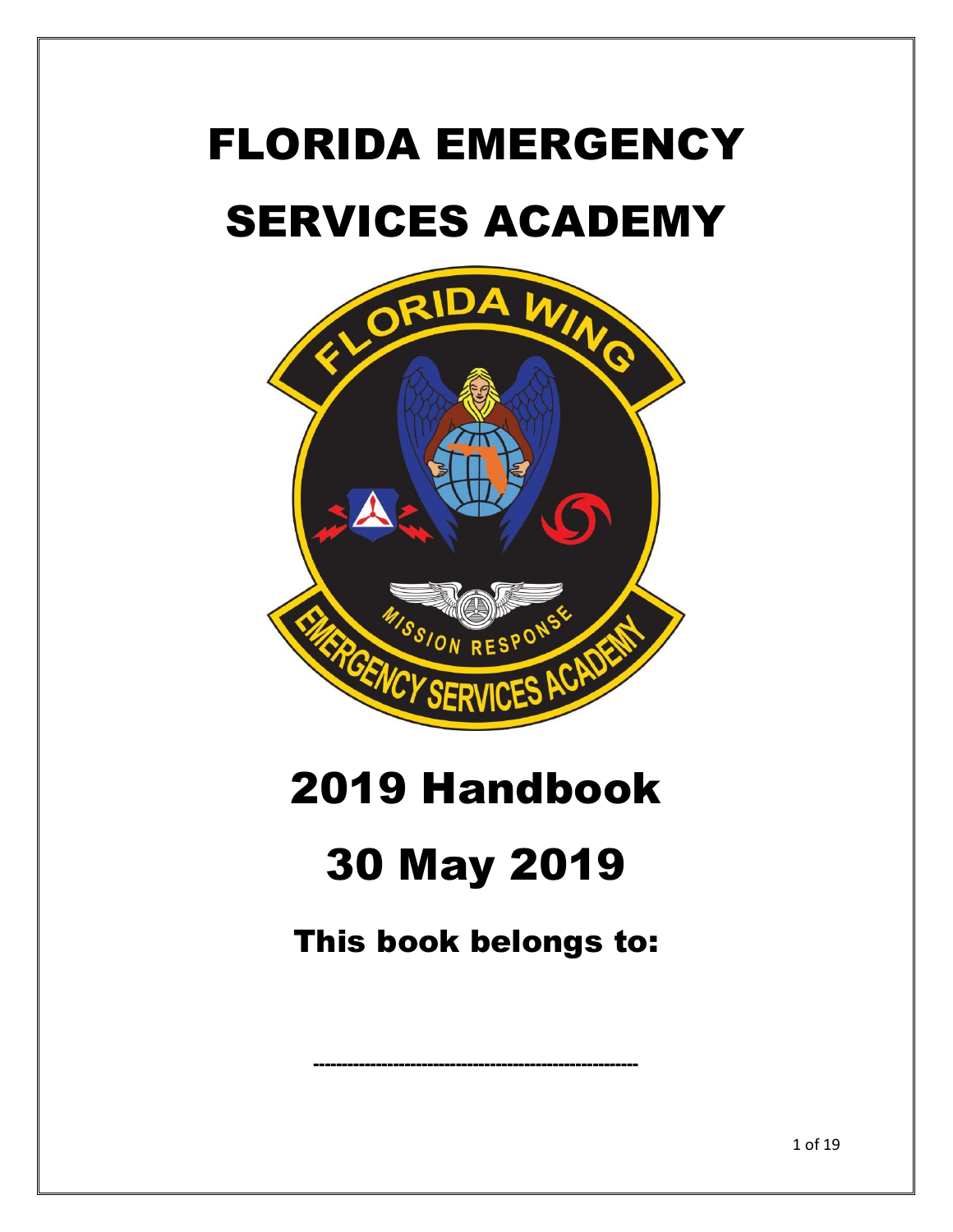| Description | Page# |
|-------------|-------|
|             |       |
|             |       |
|             |       |
|             |       |
|             |       |
|             |       |
|             |       |
|             |       |
|             |       |
|             |       |
|             |       |
|             |       |
|             |       |
|             |       |
|             |       |
|             |       |
|             |       |
|             |       |
|             |       |
|             |       |
|             |       |
|             |       |
|             |       |
|             |       |
|             |       |
|             |       |
|             |       |
|             |       |
|             |       |
|             |       |
|             |       |
|             |       |
|             |       |
|             |       |
|             |       |
|             |       |
|             |       |
|             |       |
|             |       |
|             |       |
|             |       |
|             |       |
|             |       |
|             |       |
|             |       |

## **Contents**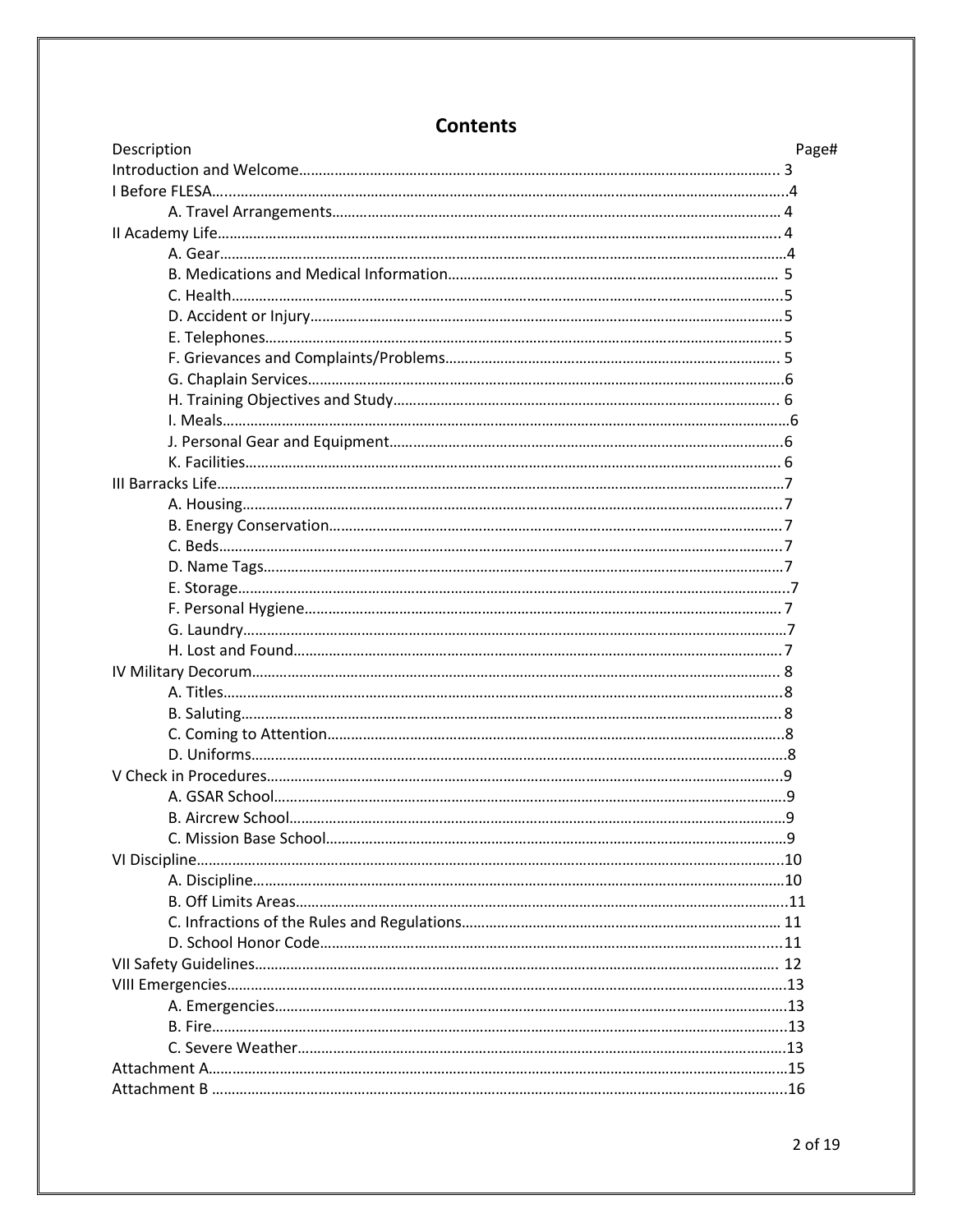## **Welcome to FLESA**

#### **Memorandum for FLESA Attendees**

Congratulations on your being selected to attend the Florida Wing Emergency Services Academy at Camp Blanding Florida during the period of 20 July 2019 - 28 July 2019.

As CAP is a now recognized as a member of the USAF Total Force, we must evolve our training to maintain that expected level of proficiency. This year's FLESA will be more challenging and will include lessons learned from past hurricane seasons and will incorporate emerging areas of interest for Civil Air Patrol SAR assets. We are going to train ground teams to the level of proficient, not simply qualified. Expect to be challenged in all areas of ES skills, knowledge, and proficiency according to the CAP standards.

Arrival time is between 0800 and 1000 on the 20th. Departure time will be 1200 on the 28th. Please make sure your transportation is on time.

Prior to arrival, please ensure you have filled out all necessary paperwork and obtained all needed signatures, as well as the payment for the academy. Double check your medications, clothing, and any other special considerations you are going to need. There will be minimal opportunity for attendees to go the exchange, for purchasing any missing items. Finally, ensure your equipment, and other requirements listed in enclosure 1 are complete before signing in. Otherwise, arrangements will be made for you to return home. FLESA WEBSITE is flwg.us and look under the calendar tab. Attendees should be prepared for internet access to be non-existent to scarce that far away from the town of Starke

Be prepared to start training on day 1. Time is limited for the amount of information and practical exercises needed to make you proficient, ensure that you have eaten breakfast so that you are ready to go.

This is a great training opportunity for you to acquire qualifications, have fun and network with other members across Florida and other wings in Civil Air Patrol with the same character, motivation, goals, and need for personal return on investment of valuable time and training to serve your community as part of the Air Force's Total force.

Capt. Chris Krier, CAP Florida Wing Emergency Services Training Officer Commandant, FLESA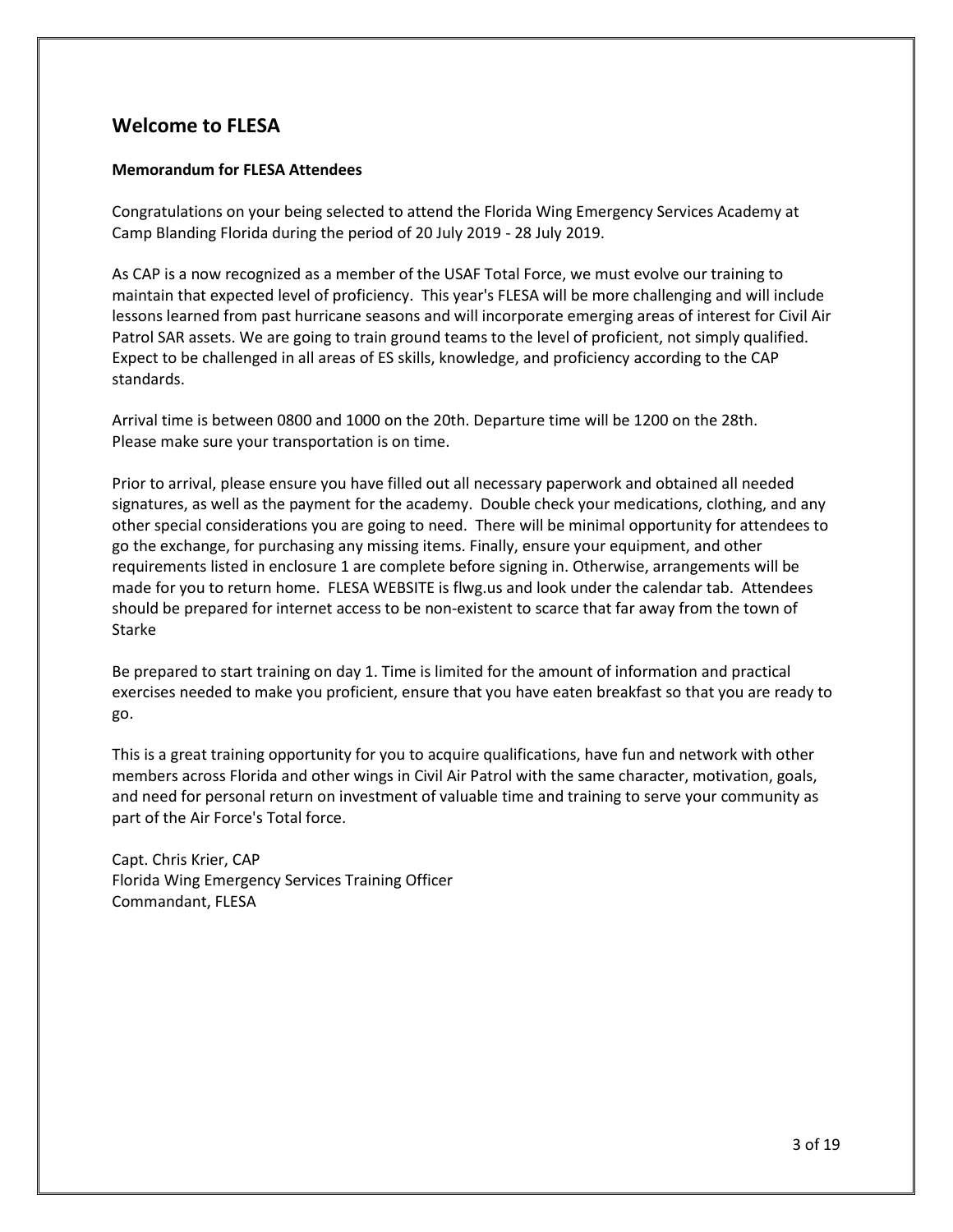## **I. Before FLESA**

#### **A, Travel Arrangements**

Regardless of travel type, when arriving at Camp Blanding Joint Training Center, all personnel must have identification. Adult members will need a photo ID and all members will need their CAP ID cards; the gate guard will most likely ask for ID so have it ready.

By Commercial Air: If flying commercial airline, you will need to fly into Jacksonville Intl airport. Currently, we do not have arrangements for transportation so please contact the Commandant to arrange a pickup. You will need to arrive very early to afford pickup from staff.

By Personal Owned Vehicles: All vehicles driven onto Camp Blanding JTC. will need proof of insurance and current registration. Speed limits are strictly enforced on base and cell phone use by drivers is prohibited. POV's will park in the front parking lot until signed in and a room assigned. POV's will not park in the CAP van parking spaces as marked by the cones. Cadets that drive their own POV will turn in their keys once they are in assigned parking and will not be allowed to operate their vehicle during the academy, if the cadet needs to enter their vehicle for any reason they will need permission of their school director to do so.

By Corporate Aircraft: Plan to fly into Keystone Airpark. Vans will be available to bring you to Camp Blanding. You must coordinate with the Director of the Air School for arrival and pickup times.

#### **II. Academy life**

#### **A, Gear**

Prior to arrival at Camp Blanding you need to ensure that you have all the required items on the equipment list for your class as well at the equipment list from the task guide associated with your course. The equipment list for each school is located in Attachment B to this document. You may need to arrange for shipment or purchase of essential items if missing. If you do not have the essential items to participate in field training activities, you may be sent home. There are very limited opportunities for students to acquire gear during the activity. It is imperative that students use the task guide and FLESA packing list to ensure they have all the required gear.

#### **B, Medications and Medical Information**

All participants must complete at CAPF 160 and 161, cadets under the age of 18 at the start of the activity must also complete the CAPF 163. All participants must include a copy of their current health insurance card, both front and back, as well. All medications both prescription and Over the Counter (OTC), will be logged with the medical officer for emergency purposes. All participants are expected to manage their own medications. If you have any specific requirements, please be sure to coordinate with the academy Commandant prior to arrival, or if it is a last-minute change, with the medical officer on arrival. Please be sure to indicate medications needed or OTC's authorized on the medical release form. Prescription medication must be sent in the original pharmacy container with pharmacy name, physician name, drug name, dosage, and administration information.

#### **C, Health**

A medical officer is available along with other first responder and first aid personnel. First aid will be provided for routine and minor illness or injury. There is a fire department on base, and hospitals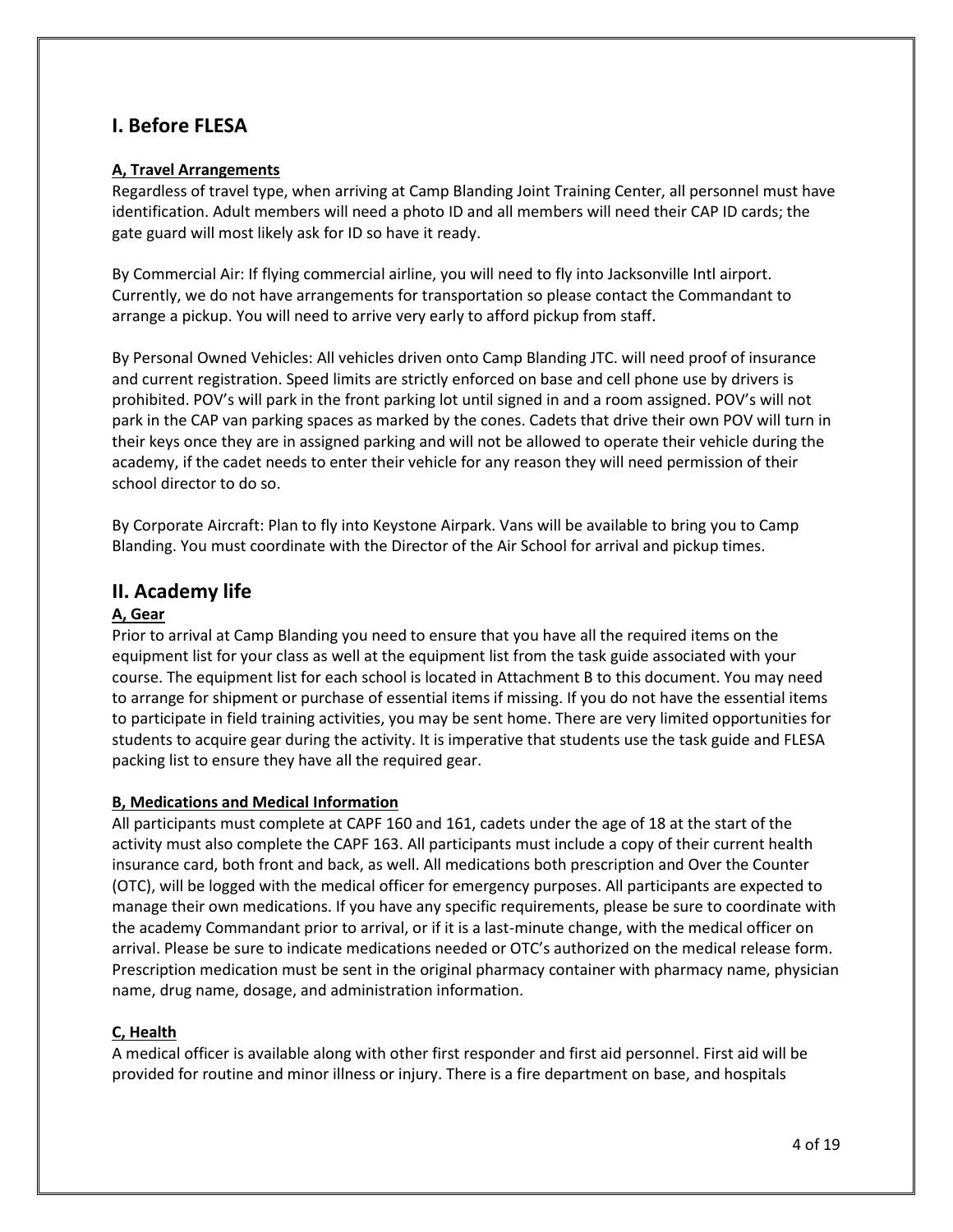nearby. In the event of serious illness or injury, every attempt will be made to notify your emergency contact as soon as possible.

The medical officer will establish a sick call. Do not wait for a blister or other medical problem to become serious. Let the medical officer know of any health issues or problem you are encountering. Students are expected to bring supplies to help themselves, but if you require assistance please let the medical officer know.

#### **D, Accident or Injury**

All injuries are to be reported immediately to the medical or safety officer. The safety officer will review any accidents and make appropriate reports, investigations, and interventions.

#### **E, Telephones**

Regular telephone times will be established for participants to call home at their own expense. Telephone usage by students other than at established times will be with instructor permission only.

A phone number to the Command Post will be provided to all upon arrival and will be posted to our Facebook page as soon as the school starts. In the event of an emergency, contact the Project officer at 813-767-4261.

#### **F, Grievances and Complaints/Problems**

Grievances and complaints should be resolved at the lowest echelon of the chain of command as possible. If you feel that the problem is still not being resolved, continue to take it up the chain of command. If you feel that the problem is still not being resolved or dealt with in an appropriate manner, all command staff have an open-door policy.

G, Chaplain Services

There is a chaplain on staff or available on call for any participant to speak to if they desire. The chaplain will also assist with any special worship/church requests or other matters.

#### **H, Training objectives and study**

This is a school, and you will have study assignments to do. You need to make prudent use of your time to ensure you have accomplished your learning objectives. Your train guides should be with you at all times in the school environment. If you need some extra help with any of your training or assignments, talk to your instructor.

#### **I. Meals**

Except for while in the field, meals will be eaten in the dining facility. Students will eat together in their teams. FLESA has a rigorous schedule and students will eat all three meals and drink plenty of fluids. Students with special dietary needs should highlight them on the medical release form and email the project officer at ckrier@flwg.gov

#### **J, Personal Gear and Equipment**

Equipment and packing lists for each school are provided in Attachment B.

For GSAR students, your personal 24-hour gear will be worn at all times you are not in the dining facility, or the dorms, unless instructed by the staff. When in the dining facility, gear will be grounded outside in the grass next to the sidewalk.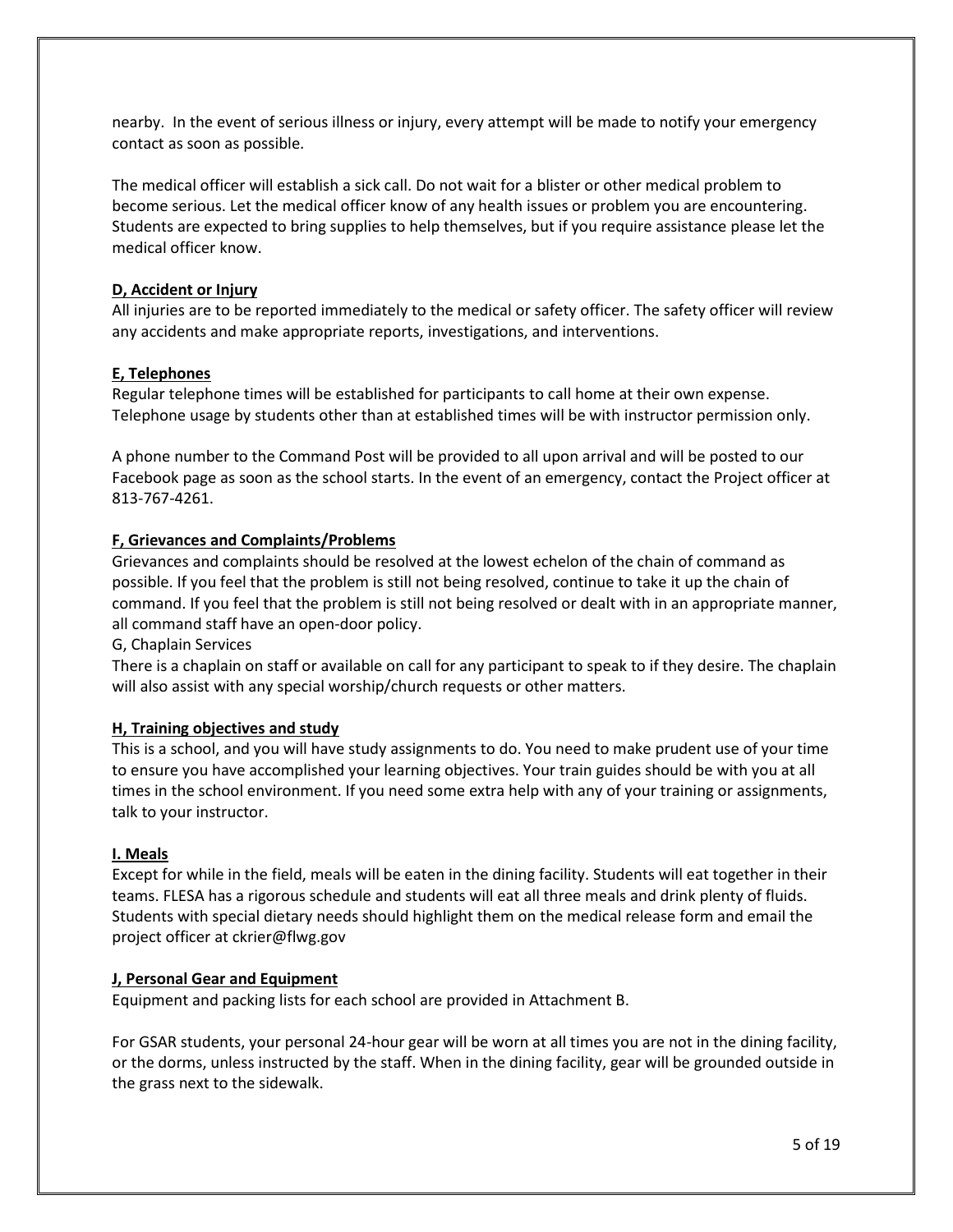Personnel attending the Mission Base Schools, or the Aircrew School must have a canteen or a water bottle with them at all times you are not in the dorms to be sure dehydration is avoided.

FLESA and its staff are not responsible for loss or theft of your personal gear or property. You need to take care of your property. It is suggested that you leave valuables and jewelry at home.

#### **K, Facilities**

There is a small base exchange at Camp Blanding with a decent selection of items. This facility is only for use during off duty hours or by permission of the Command staff. Cadets are not allowed to be there without senior member accompaniment. Transportation to and from the BX will be by CAP van for all students.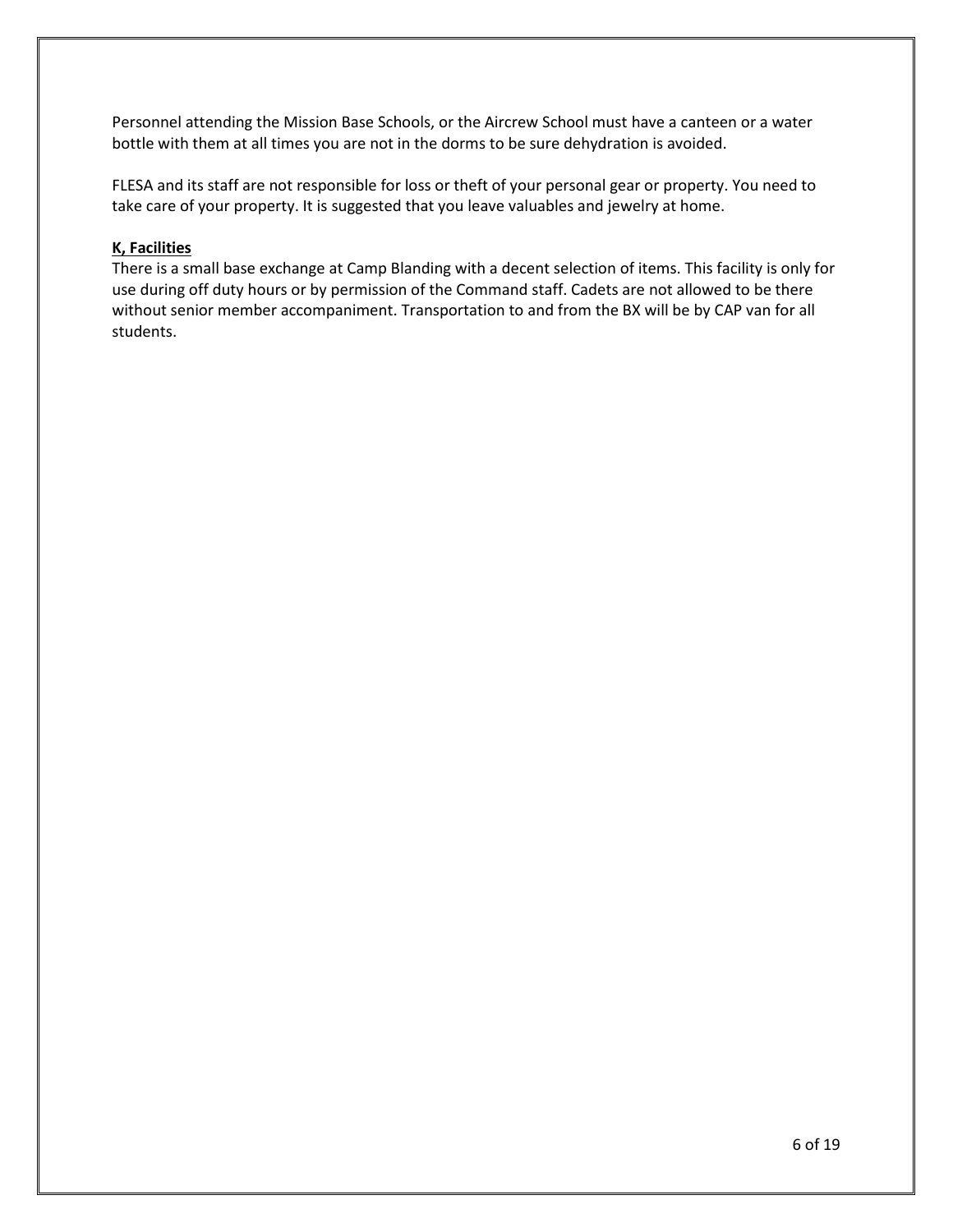## **III. Barracks Life**

#### **A, Housing**

All schools are housed in officer barracks that hold 20 total. Room assignments will be given at check in.

#### **B, Energy Conservation**

Turn off all lights when not in use. All safety lighting will remain on at all times.

#### **C, Beds**

In the barracks, you will have a bed. You may use sheets and a blanket or a sleeping bag. Towels should hang from the footboard of your bed. It is strongly suggested to bring your own pillows as not all the beds have pillows.

#### **D, Name Tags**

Each bed will have a piece of blue tape, with the occupants last name, first name, and CAPID and school written on it. Cadre and staff will have their positions marked below the name.

#### **E, Storage**

Hanging racks with a single shelf run down the side of each room. Bring a footlocker or other type of storage for your personal gear.

#### **F, Personal Hygiene**

All students will be expected to shower each day when housed at the dorm. (No showers are available in the field) General grooming and personal hygiene care should be attended to daily. Again, we are not located near any town, so please make sure you have all your needed hygiene items before arrival.

#### **G, Laundry**

Laundry facilities are available for your use. Bring laundry detergent and PT gear to wear while doing laundry.

#### **H, Lost and Found**

The Command Post will have a lost and found box; any unidentifiable items found should be placed in there. Personnel should mark all items, including hats, gear, etc., with a permanent marker. See Attachment B for further guidance.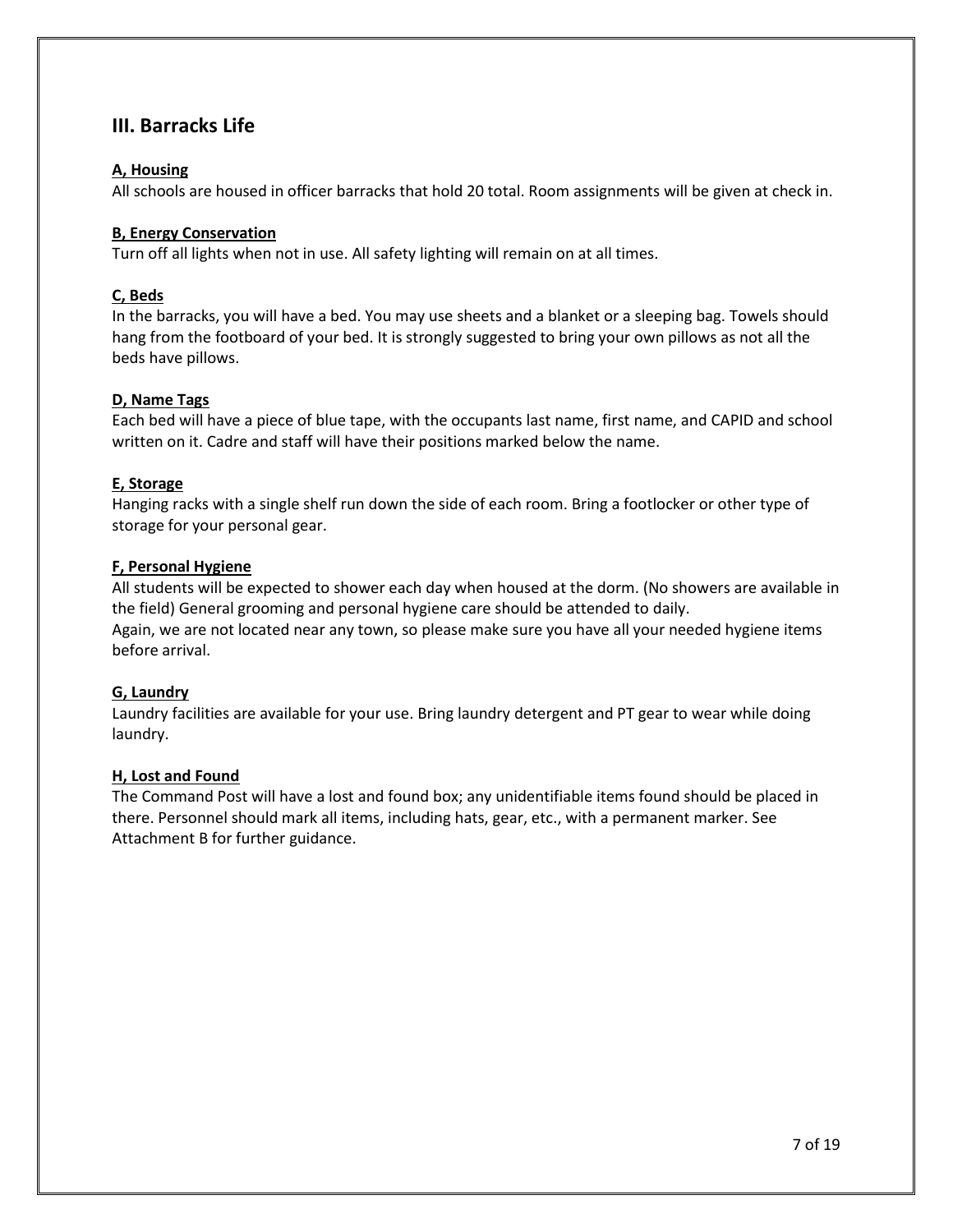## **IV. Military Decorum**

The rules of military decorum are based upon customs and courtesies and traditions. While we are a school and not an encampment, basic customs and courtesies are still expected and adhered to.

#### **A, Titles**

You will address all staff, officers and NCO's by their grade (i.e. Captain Jones, Sergeant Smith) You will address other students by their grade or "cadet" whichever is more appropriate.

#### **B, Saluting**

The Command post and cantonment area and all field areas are "no salute" areas for school students and staff. You will still salute non-school military officers or visiting dignitaries (Wing, and Region Commanders, National Commander etc.) even in the "no salute" areas.

Saluting will take place normally out of the above areas and when formally reporting.

#### **C, Coming to Attention**

To facilitate a learning atmosphere and with the large number of officers in the school areas, rooms need not be called to attention in the school areas unless:

- There are visiting dignitaries such as a wing or region commander or visiting military officers.
- School staff or training cadre enters the classroom with their hats on.

#### **D, Uniforms**

Uniforms will be worn properly IAW CAPR 39-1. If your uniform does not meet regulations, you will be asked to make corrections on site. Height/Weight and grooming standards will be strictly enforced.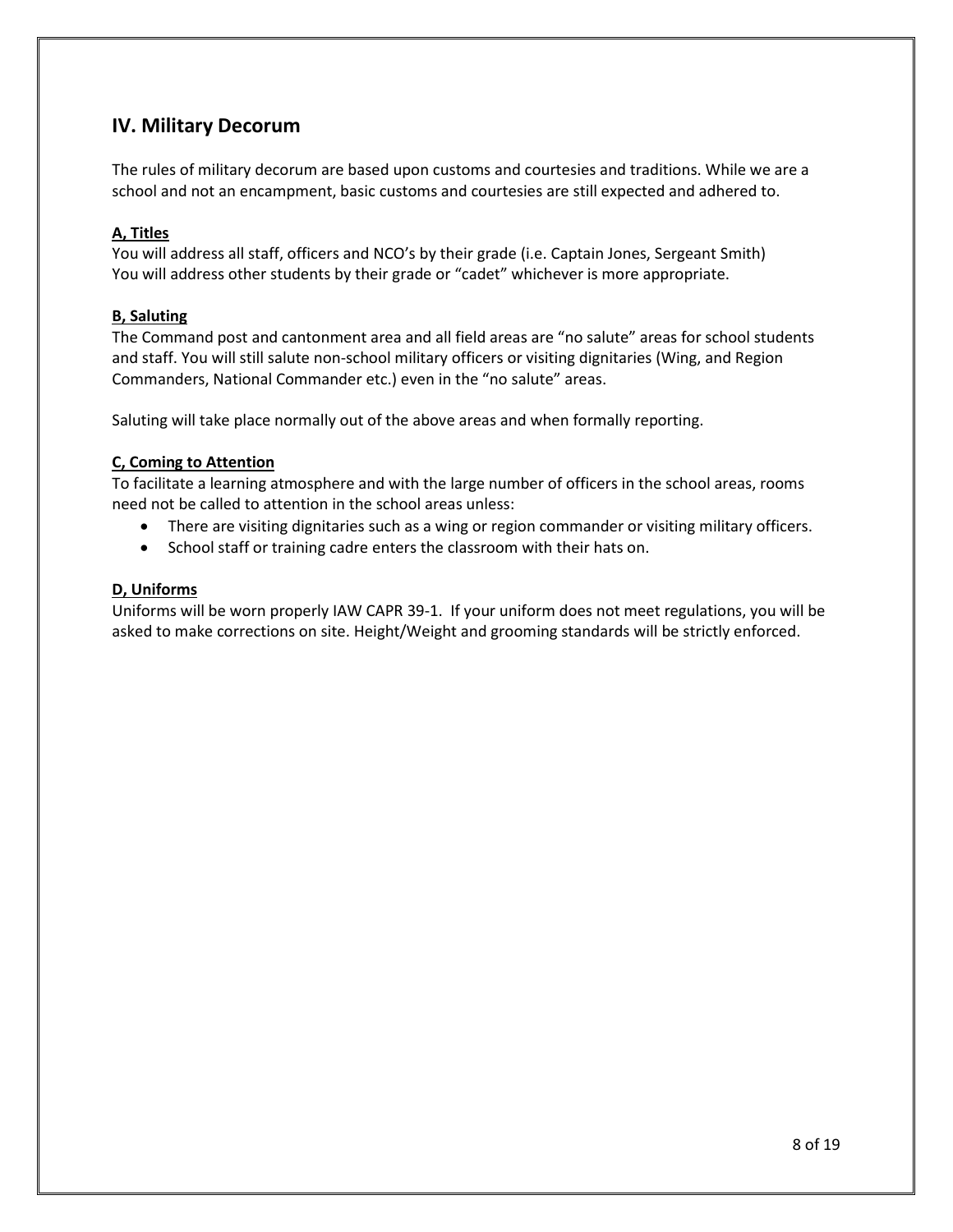## **V. Check in Procedures**

All students will arrive in uniform and ready to begin classes immediately. Students will arrive between the hours of 0800 and 1000 on the 20th of July 2019

Gear inspection begins promptly at 1000. See Attachment A for satellite image with markings for the FLESA compound at Camp Blanding JTC..

#### **A, GSAR school students.**

If driving yourself, drive to front of the command post area, park to the sides of the parking lot. Deposit Search and Rescue Gear in the area with the designated sign under the awning. SAR gear will be inspected by GTL students at the beginning of school. Leave all other gear in your vehicle until assigned a room and instructed to move gear to said room. Once you move into your room, you will park near your barracks in the grass.

If being dropped off at the front of the base, pull into the museum parking lot, follow the signs to the staff members that will be conducting check in. Unload your gear and load it into the vans. You will be transported on base to the command post for final check in a room assignment.

Once SAR gear is grounded, if you didn't get dropped off up front, have all needed forms in hand and proceed to the front of the building and follow the signs to check in at the Command Post. Once signed in and assigned a room, you will quickly move your non-SAR gear into your room and then report to the dining facility to await further instructions.

#### **B, Aircrew School**

Park in the front parking lot and proceed to the check in point in the front of the facility. Have all needed paperwork in hand and leave your gear in vehicle as your barracks are a short drive away.

#### **C, Mission Base School**

Park in the parking lot, proceed to the check in desk by following the signs, and ensure all needed paperwork is in hand. Be prepared to be put to work checking in students if needed. You will move your vehicle to the barracks area after being assigned your bed.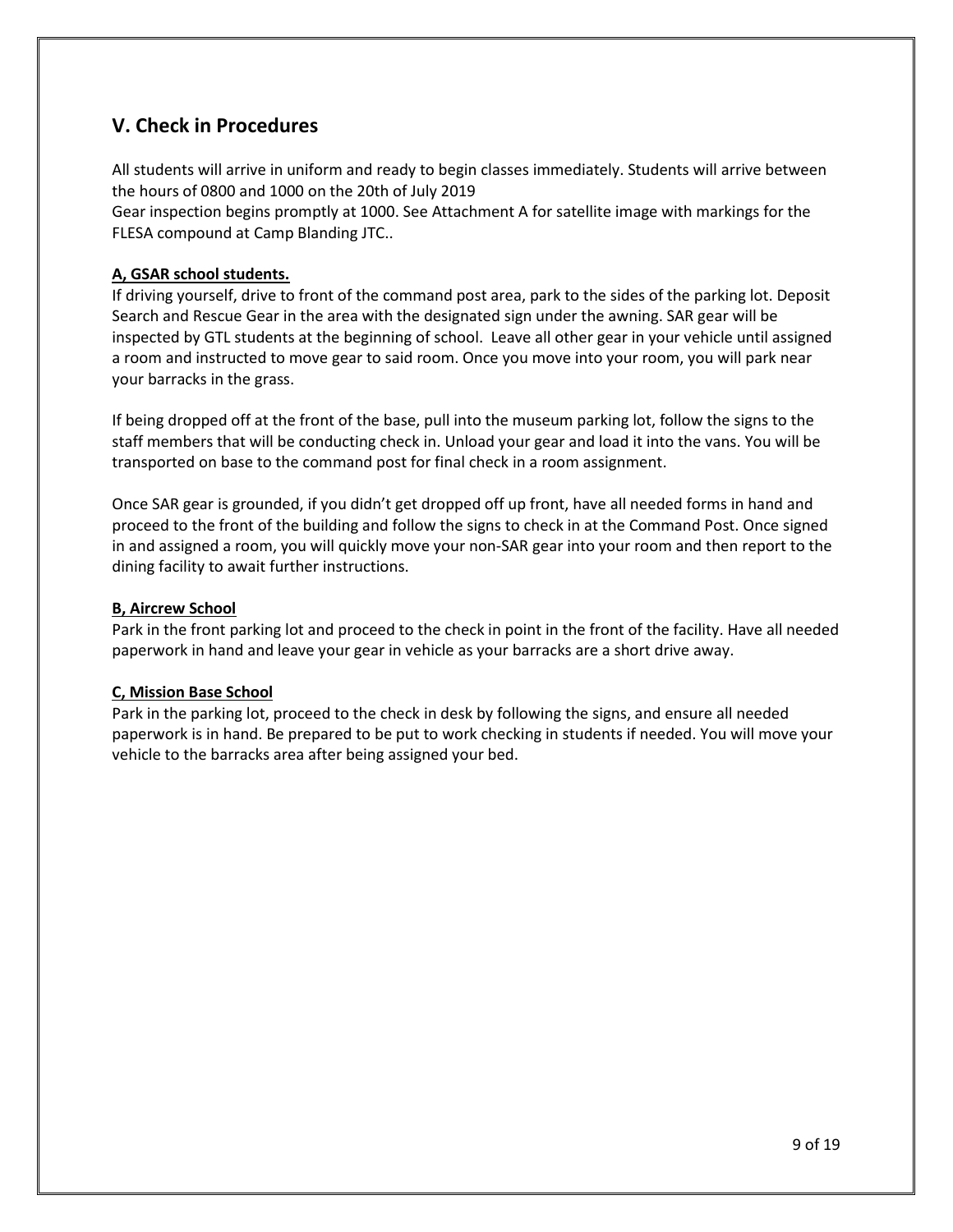## **VI. Discipline**

The Florida Emergency Services Academy is a school. Its purpose is to prepare students to be of service "So Others May Live". As a professional school, the best discipline is self-discipline. The rules and regulations are provided to ensure a safe and effective learning environment.

#### **A, Discipline**

Discipline is founded upon respect for, and loyalty to properly constituted authority. By attending the Florida Emergency Services Academy, you agree to obey the regulations of the Civil Air Patrol, The United States Air Force, and lawful orders of the school staff. An infraction occurs when a member, who through design or neglect, fails to perform their duty.

While at the Florida Emergency Services Academy, participants are restricted from:

- $\triangleright$  Consuming or possessing alcohol as a student, while on duty, or under the age of 21. Federal Aviation Regulations and CAP Regulations shall be followed for those engaged in flying activities. Any use should be in moderation and below the level of intoxication. For schools that have senior member students over the age of 21 that have off duty periods. The commandant may set forth a policy for those times. Personnel that have been drinking will not be allowed to drive or fly corporate assets and will not do so in uniform.
- $\triangleright$  Using illegal or nan-authorized drugs or substances
- $\triangleright$  Possession of items widely considered to be weapons (Firearms, explosives, knives not within regulations).
- $\triangleright$  Using tobacco products by cadets.
- $\triangleright$  Use of matches or lighters in dorms or in tents.
- $\triangleright$  Using vulgar or inappropriate language.
- $\triangleright$  Engaging in spirit missions such as leaving the dorm after lights out, playing pranks on the other schools etc..
- $\triangleright$  Entering "Off Limits" areas
- Cadets will not ride as passengers in a POV without permission of their school Lead.
- $\triangleright$  Leaving the base or training area without the permission of the Commandant.
- $\triangleright$  Cadets will not operate or enter a motor vehicle without the permission of the Commandant.
- $\triangleright$  Gambling of any sort
- $\triangleright$  Collecting or soliciting money without the permission of the Commandant.
- $\triangleright$  Students will use phones only during personal time; cell phones will not be used at all after lights out.
- $\triangleright$  Traveling alone at night without permission of their school Commandant.
- $\triangleright$  Violating the school honor code.
- $\triangleright$  Fighting, threatening, physical intimidation, or harassment of other students or staff.
- $\triangleright$  Theft or destruction of property.
- $\triangleright$  Using equipment or gear in a dangerous or improper manner.

#### **B, Off limits Areas**

The following areas are off limits to participants:

- $\triangleright$  Any ranges not assigned to Civil Air Patrol
- $\triangleright$  Any other buildings not assigned to CAP.
- $\triangleright$  All active areas in use by the Florida National Guard
- $\triangleright$  The command post staff area, unless you have business there.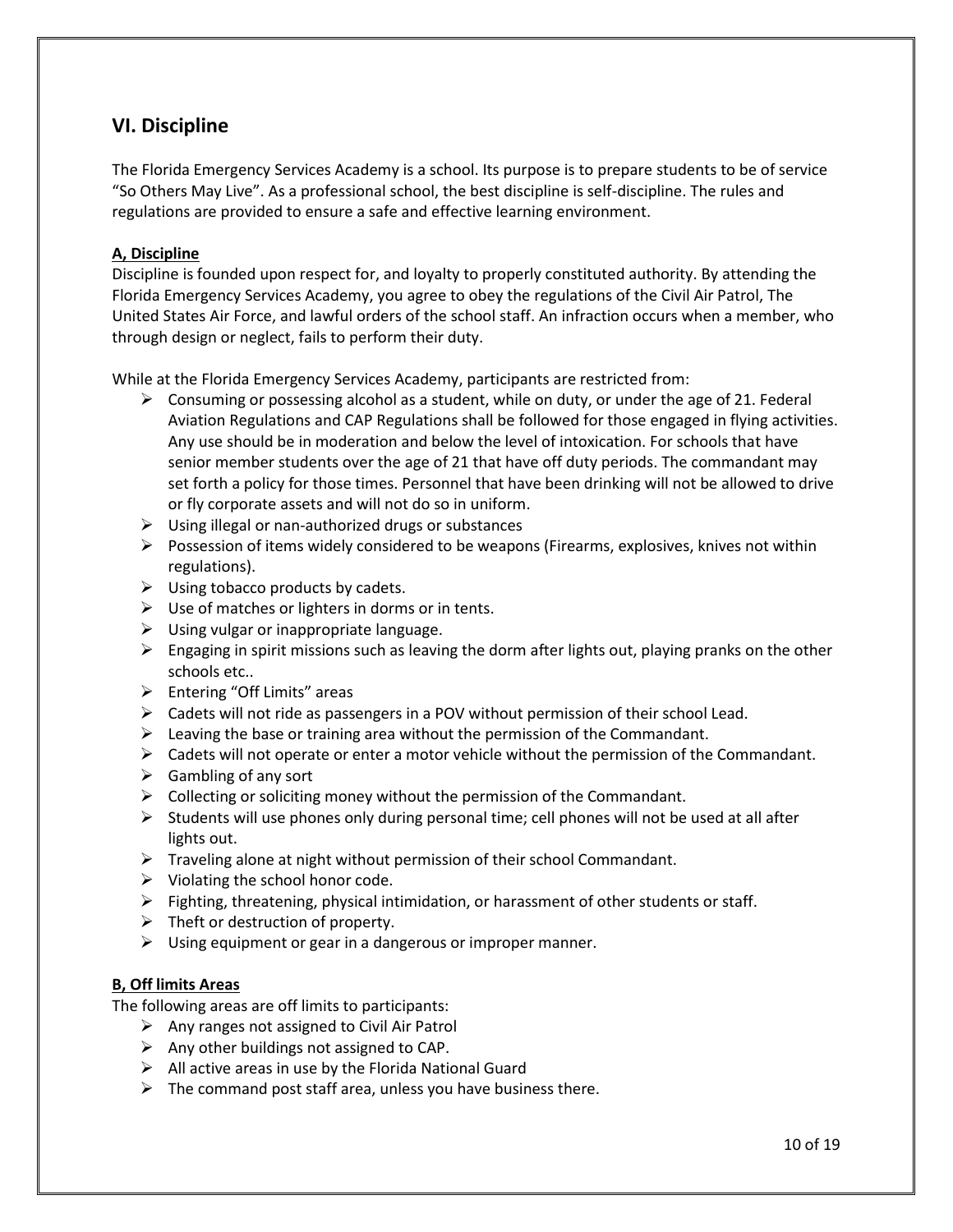#### **C, Infractions of the Rules and Regulations**

Violations of the rules and regulations are considered severe breaches in discipline and will be dealt with firmly. Violations may result in special duty, or dismissal from the school. Generally, infractions will be handled in the following manner:

- $\triangleright$  Minor infractions of rules will be handled by the staff, Action may include counseling, special duty or assignments, or special details.
- $\triangleright$  Major or continual infractions will be referred to the appropriate school director. Action may include counseling, special duty or assignments, special details, letters/calls to parents/guardians, letters/calls to wing or unit commanders, withholding of graduation credit from the appropriate school, and dismissal from the school. Major or continual infractions of the rules may also result in a recommendation of termination of membership to the wing commander.
- $\triangleright$  Any disciplinary action that the student feels is unfair may be appealed to the committee which will be appointed by the Academy Director at the start of the academy. Any further disagreement will be submitted to the Academy Director whose judgement is final.
- $\triangleright$  FLESA is a CAP program and all the rules and regulations concerning proper behavior and decorum applies. Should behavior or disciplinary problems arise, appropriate action may be taken including removal from the activity site. Transportation arrangements for your unscheduled return home will be the responsibility of the participants, or their parents as agreed in the "FLESA Medical Release"

#### **D, School Honor Code**

The Florida Emergency Services Academy adheres to the following honor code.

#### *We will not lie, cheat or steal, or tolerate among us anyone who does.*

Aristotle contended that virtue is attained through habit. The honor code fosters an environment that enhances honorable conduct that is ultimately transformed through habit into an inherent facet of life.

As a school dedicated to training "So others may live", the integrity of personnel can become an issue of life or death for the victims we serve.

I will not lie. Lying is the intentional or volitional statement meant to deceive, like saying you ran six laps when you only ran five.

I will not cheat. Cheating is intentionally taking unfair advantage, like looking at someone's paper during a test.

I will not steal. Stealing is intentionally depriving someone of their property, like taking someone's book because you can't find yours.

I will not tolerate lying, stealing, or cheating. Toleration is enduring without complaint.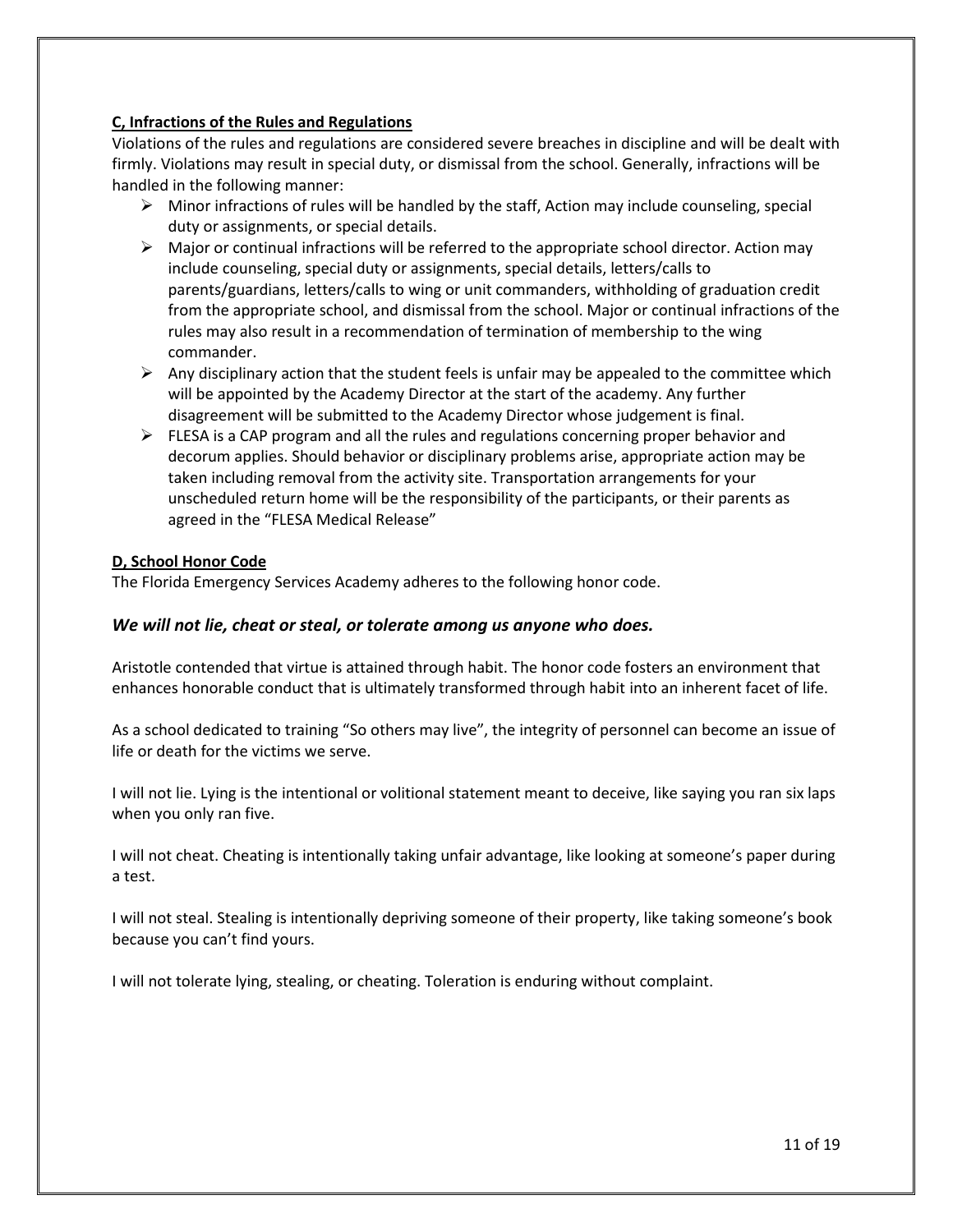## **VII. Safety Guidelines**

Safety is a primary objective of all Civil Air Patrol operations. The Florida Emergency Services Academy is an active environment and there is always the potential for mishaps. If you notice any safety hazards notify your supervisor immediately. Please keep safety your number one goal while at FLESA. To help keep everyone safe, please adhere to the following safety guidelines.

- $\triangleright$  There will be no "horseplay" or double time in any area.
- $\triangleright$  Always use safety gear, especially flashlights when traveling at night.
- $\triangleright$  Safety vests will be worn at all times while in the field.
- $\triangleright$  Only authorized flammable liquids are allowed in the barrack, such as shoe polish or cosmetics.
- $\triangleright$  Do not pick up or handle any ordinance you see on the base while in the field. Camp Blanding is a training base, and at times may have un-recovered pieces of ordinance in our operational area. If you notice any ordinance or unidentifiable devices in the training area, do not touch, back away and notify your supervisor. You supervisor will mark off the area and ensure that range control is notified.
- $\triangleright$  Do not clean, polish, or handle fire extinguishers or smoke detectors, do not use unauthorized cleaning materials or polish on floors.
- $\triangleright$  Keep the exits to the barracks clear of equipment and obstruction. There should be nothing hindering your exit from the building.
- $\triangleright$  All field training activities will have a safety briefing. Following the directions of the safety briefing for problems, injuries, or separation from the group. Remember the emergency signal for help in the field is 3 whistle blasts or another signal in 3's.
- $\triangleright$  Wildlife is present in our bivouac and outdoor training areas. American Alligators, boar, whitetail deer, snakes, bears, raccoons, and armadillos are all a possibility. Boars are very plentiful in the area and are particularly aggressive. Stay in minimum groups of 4 when in the field and stay as far away from the wildlife as possible.
- $\triangleright$  Use caution around the open campfire at the bivouac site. Do not put anything other than wood into the fire.

### **VIII. Emergencies**

Familiarize yourself with emergency fire procedures and building evacuation plans. Also, know the location of fire alarms and extinguishers.

#### **A, fire**

Though fire has never been a problem at FLESA, it is possible and needs to be prepared for. The following guidance should be adhered to in the event of a fire.

- $\triangleright$  Upon recognizing that there is a fire, pull the alarm and shout, "fire, fire, fire" and evacuate the building. If the fire is small (clothing, trash can, etc.) a senior member may use the fire extinguisher (do not use fire extinguishers on electrical fires). Someone should be assigned to notify the fire department of any non-extinguishable fires.
- $\triangleright$  If you are not dressed, do not waste time getting dressed but wrap yourself in a blanket, towel or sleeping bag. The first person out should notify the command post. The last person out should shut the door.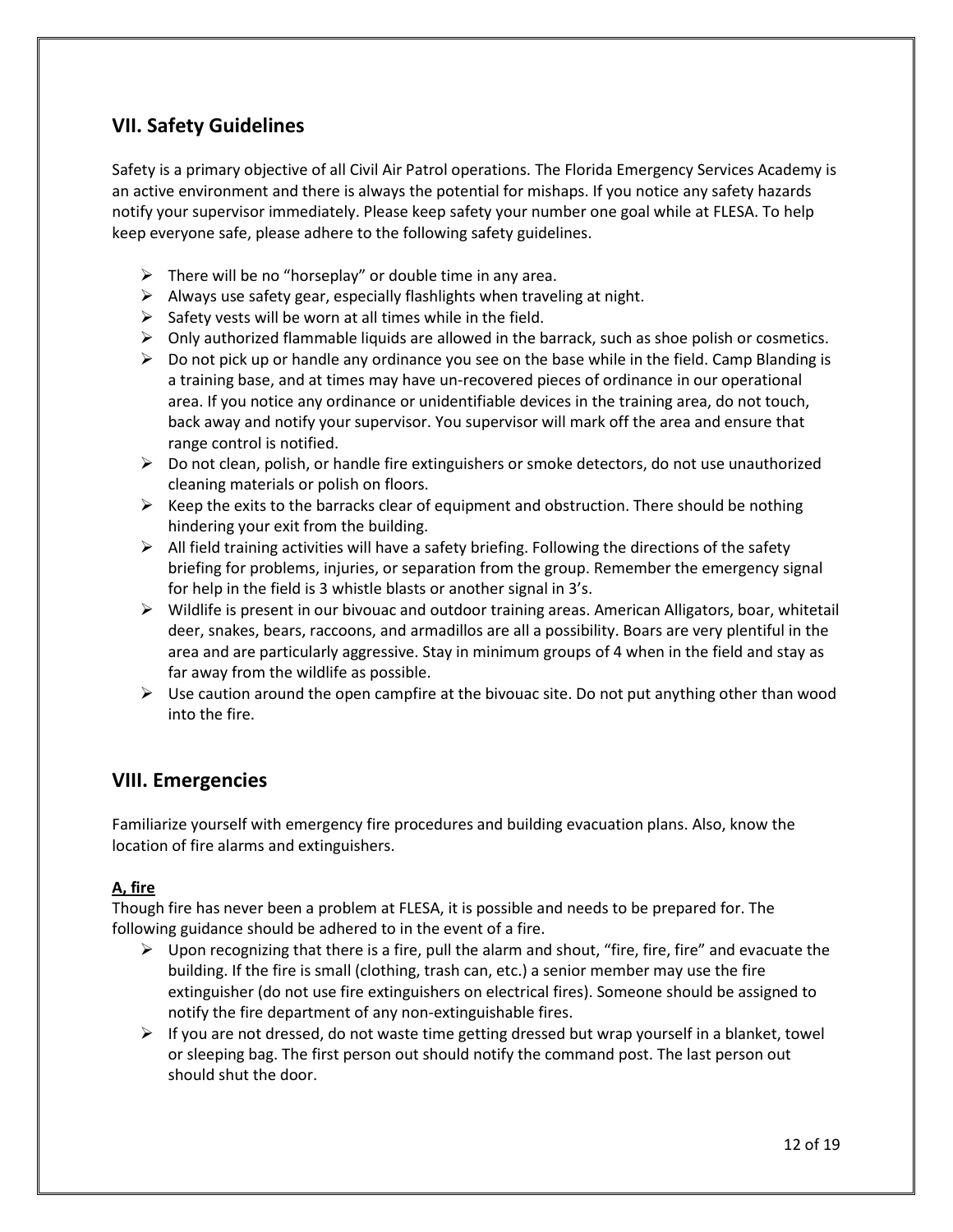- $\triangleright$  Students will muster in the Dining Facility. Instructors will verify a head count of all assigned students, and report to the Commandant.
- $\triangleright$  Fire drills will be announced by two whistle blasts and the announcement "Fire drill". If it is a known fire drill, students should slip on athletic shoes or shower shoes before departing barefoot, as well as proper clothing if not dressed.
- $\triangleright$  A responsible senior member will clear the building in the event of a fire evacuation.

#### **B, Severe Weather**

School staff will be kept informed of possible severe weather. Severe weather threats in Florida include thunderstorms, lightning, flooding, high winds and tornados. School command staff may alter training schedules or remove students to safe areas in the vent of severe weather.

- 1. Thunderstorms: Thunderstorms are hazardous as they can be very fast moving; they contain lightning and may contain hail and high winds. If a thunderstorm is imminent, students in the field will be evacuated back to the safety of the dining facility.
- 2. Lightning: Lightning is a serious hazard, and as central Florida is the lightning capital of North America, a very real hazard. Take special precautions if you are threatened by lightning. If lightning is spotted in the vicinity or reported within 5 miles, outside activities will be terminated, and students evacuated to a safe area.

When a thunderstorm threatens, get inside a building or vehicle. Inside a building, avoid using the telephone, except for emergencies, also avoid bathtubs, sinks, and water faucets because the metal pipe can conduct electricity.

If you are outside with no time to reach a safe building or automobile, use the following guidelines:

- $\triangleright$  Do not stand under a natural lightning rod, such as a tall isolated tree.
- $\triangleright$  Do not stand in an open field, or shoreline.
- $\triangleright$  Avoid isolated sheds, portable restrooms, or other small isolated structures.
- $\triangleright$  Get away from open water.
- $\triangleright$  Get away from any large metal equipment
- $\triangleright$  Stay away from wire fences, antenna lines, metal pipes or rails.
- $\triangleright$  Do not hold metal objects in your hands.
- $\triangleright$  In the woods, seek shelter in a low area under a thick growth of small trees. In an open area, go to a low place such as a ravine or ditch. Be alert for flash floods in those areas.
- $\triangleright$  If you are isolated on a level field and feel your hair begin to stand on end (which is an indication that lightning is about to strike), drop to your knees and bend forward putting your hands on your knees. Do not lie flat on the ground.
- 3. Floods: In heavy rains the ground can saturate quickly, and localized flooding can occur, also dry creeks and other waterways can rise and flood quickly. If you find yourself in a flooding situation, your team leader will act immediately to remove the team to safety.
- 4. Tornadoes: A tornado watch is an indication that conditions are favorable for the development of a tornado, and personnel should be prepared to evacuate to a safe area. A tornado warning indicates that a tornado has formed, and all personnel should take shelter immediately.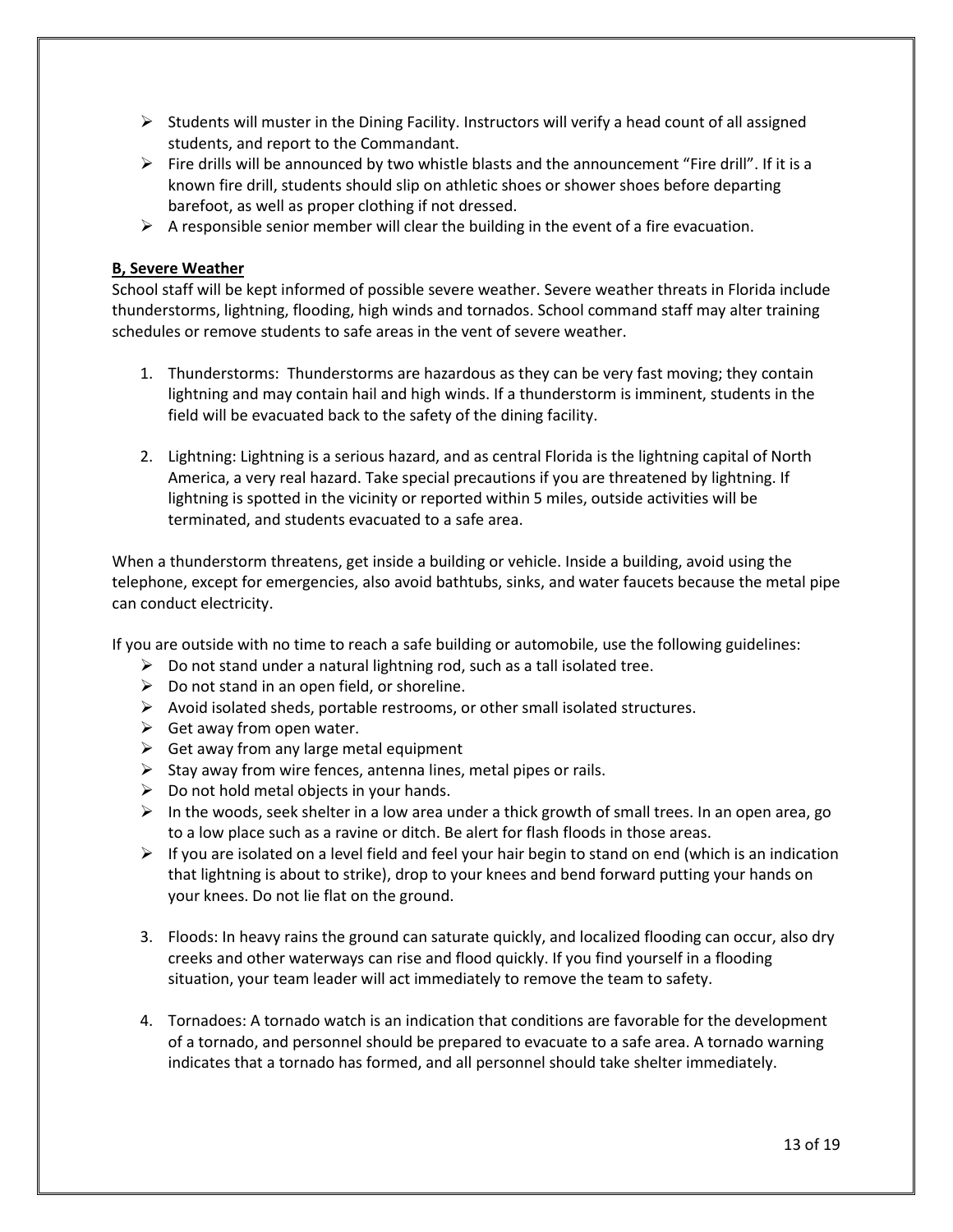## **Attachment A**

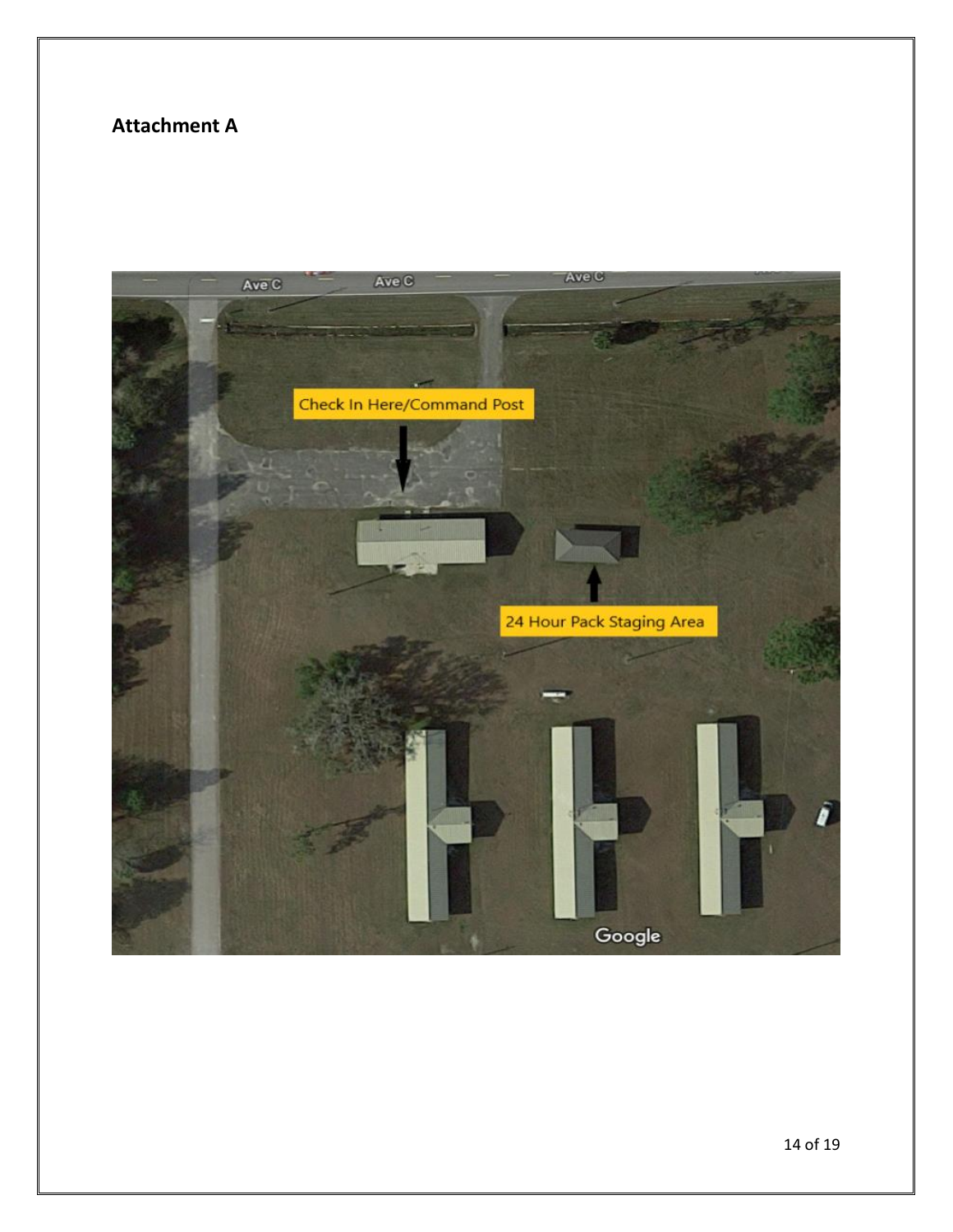## **Attachment B**

## **FLESA GSAR Uniforms, Clothing and Equipment List**

Clothing and Personal Equipment: These items will be brought in a duffel bag or large gym bag. Most items will stay at base camp or will supplement the 24- or 72-hour packs. It is recommended that this bag have some sort of strong lock so that you can keep your materials secure while you are away from camp.

- o Airman Battle uniforms (ABU's) Battle Dress Uniforms (BDU's) or CAP Blue DU's. At least two sets of uniforms should be brought, but more are preferred. Uniforms must be complete with all required name tapes, patches, and grade insignia in accordance with CAPR 39-1
- o Combat boots, at least one pair**, broken in before school**. Students will spend a lot of time traveling through uneven terrain in the woods. Boots should be of good quality, or strongly suggest a spare set of boots should be brought. Boots should also have a good set of insoles.
- o Belt in accordance with CAPR 39-1.
- o Shower shoes or beach sandals.
- o Running shoes or sneakers.
- o Pajamas & robe (optional).
- o Washcloths, towels and handkerchiefs. You need enough for one week.
- o Underclothes and socks sufficient for 9 days (t-shirts will be within regulation) bring extra in case you do not have time to do laundry.
- o PT Gear for laundry time.
- o Laundry detergent, we have specified times for laundry.
- $\circ$  Toiletries kit, soap, deodorant, toothbrush, toothpaste, shampoo, other items as necessary.
- o Sheets, blanket and pillow for bed. Sleeping bags on the mattress are acceptable.

#### **24-hour gear**

GTM Students are expected to have all items

GTL Students are expected to have all GTL Items.

- 1) On your person:
	- a) Complete BDU uniform with patrol cover or Boonie Hat that matches BDU's
	- b) Notepad and pencil
	- c) All CAP Identification, including 101 card,161, First Aid card, etc. (ALL)
	- d) Watch
	- e) Whistle with Lanyard (Like paracord)
	- f) Vest, reflective, orange
	- g) Ground Team Member's Handbook (Task guide)

**24-hour pack:** Students need to realize that this equipment will be worn or within reach for the duration of the activity. Students should pack it well and not have items that are not on the list for weight purposes. You will be hiking this pack extensively.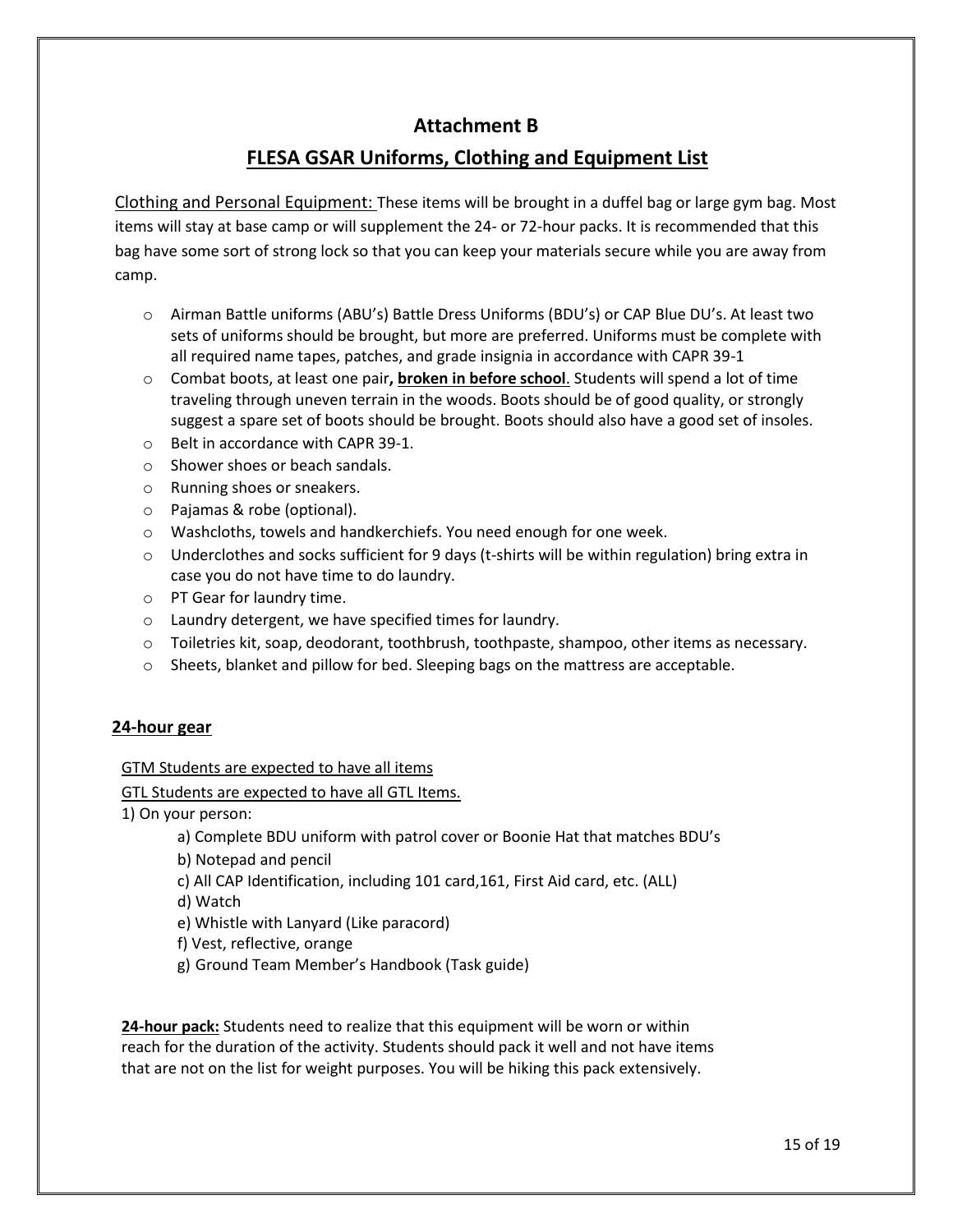**Pack:** Capable of securely holding all items. There are several types available, with a comfortable suspension system that you can wear without discomfort (preferably red or orange) or web gear (web belt with suspenders) containing:

**Hydration** 2 one –quart canteens or a water bladder device of at least 2-liter capacity (higher capacities encouraged)

a)**First Aid Kit**, stored in zip-lock bag or other waterproof container, **recommended** that it consists of the following:

2 Antiseptic cleansing pads Antiseptic ointment 6 Band-Aids, various sizes Moleskin, 2" X 4" Roller bandage 2 Safety pins, large 4 gauze pads 1 Triangular Bandage Tape, first aid Any personal medication (your team leader should know what you have and where you carry it.) Nitrile exam gloves (two pair minimum) Signal Mirror Pocket or utility-type knife, multipurpose with can opener. Swiss Army knives, Leatherman, or Gerber Tools are recommended.

b)**Survival Kit,** stored in zip-lock bag or another waterproof container, consisting of:

Duct tape, 5-10 feet (does not need to be a whole role. May be wrapped around a stick. Leaf bag, large 12 wooden, waterproofed matches Match container, waterproof, with striking surface 1 Chemical Light Stick, Green 50' of nylon line (paracord or similar line).

c)**SAR Equipment** stored in waterproof bags, consisting of:

Change of socks Flagging Tape, 1 roll Flashlight (with red or blue lens), with spare bulb and batteries Spare flashlight (penlight will do) Insect repellent Lip balm, with sunscreen. Sunscreen lotion Tissue Paper (Toilet Paper) Work Gloves Interviewing Form(s) (CAPF 106), blank 6 Moist Towelettes, clean, in foil wrapper (12 Cellular phone (T) to call mission base 2 meals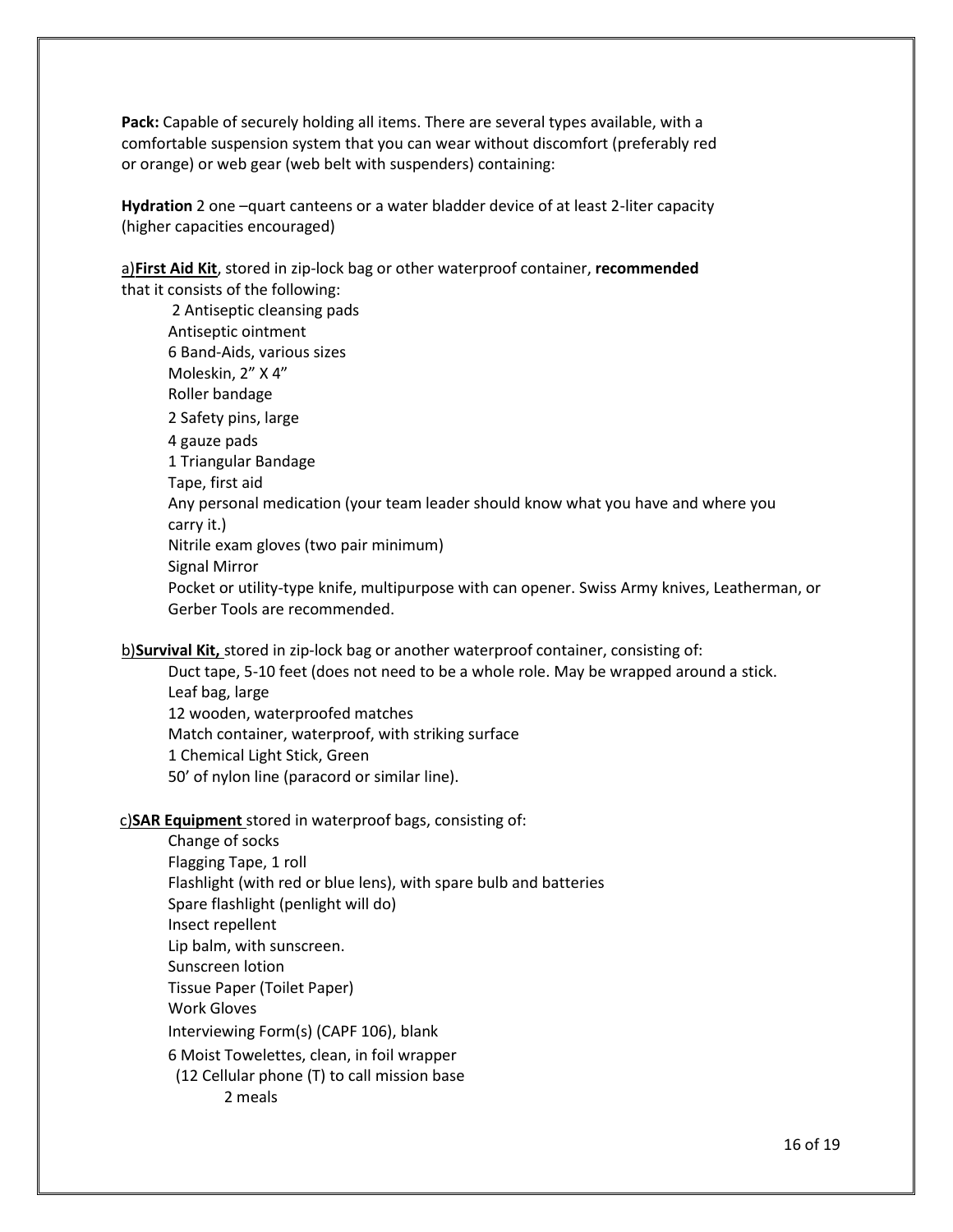Shelter Material, preferably 8' X 10' (spare military poncho meets the need) Hydration gear, at least two quarts of water must be carried by all personnel) Compass Pouch, containing Orienteering compass(preferred) or lensatic compass GPS (if already owned and familiar with) Cellular phone Trekking poles (suggested) **Spare batteries for lights!**

j)**Leader's Equipment** -- only required of Ground Team Leaders

Protractor -- for map work.

Map Case (Large Zip-Loc bags can be used if necessary)

Pencil, with eraser (plus sharpener if not a mechanical pencil)

Alcohol Pens, fine tip, at least 2 colors (neither the color of your colored flashlight lens) Some way to erase alcohol pens marks on the map case, such as alcohol swabs or a special alcohol pen eraser.

A straightedge ruler, at least 6" long (Some protractors may have a ruler as well). Ground Team Leader Handbook (Task guide)

#### k.**Field Overnight Gear**: All Ground Team - **Your overnight gear will be delivered, not carried so do not skimp on what you need. Stay comfortable in the field.**

Tent (optional if you are sharing a tent with someone else who is carrying it) 2 Meals 2 Leaf Bags, large

Bag, waterproof, containing:

(a) Spare uniform

(b) Underwear and socks, 3 changes

Sleeping pad, foam or air mattress

Toilet Kit, that should contain:

(c) Toothbrush and paste

(d) Deodorant

(e)Washcloth and soap

(f) Towel

Sleeping Bag

Camp or outdoor chair

**All personal gear should be marked in permanent marker with last name, first initial and CAPID**

**Example: Smith, A 123456**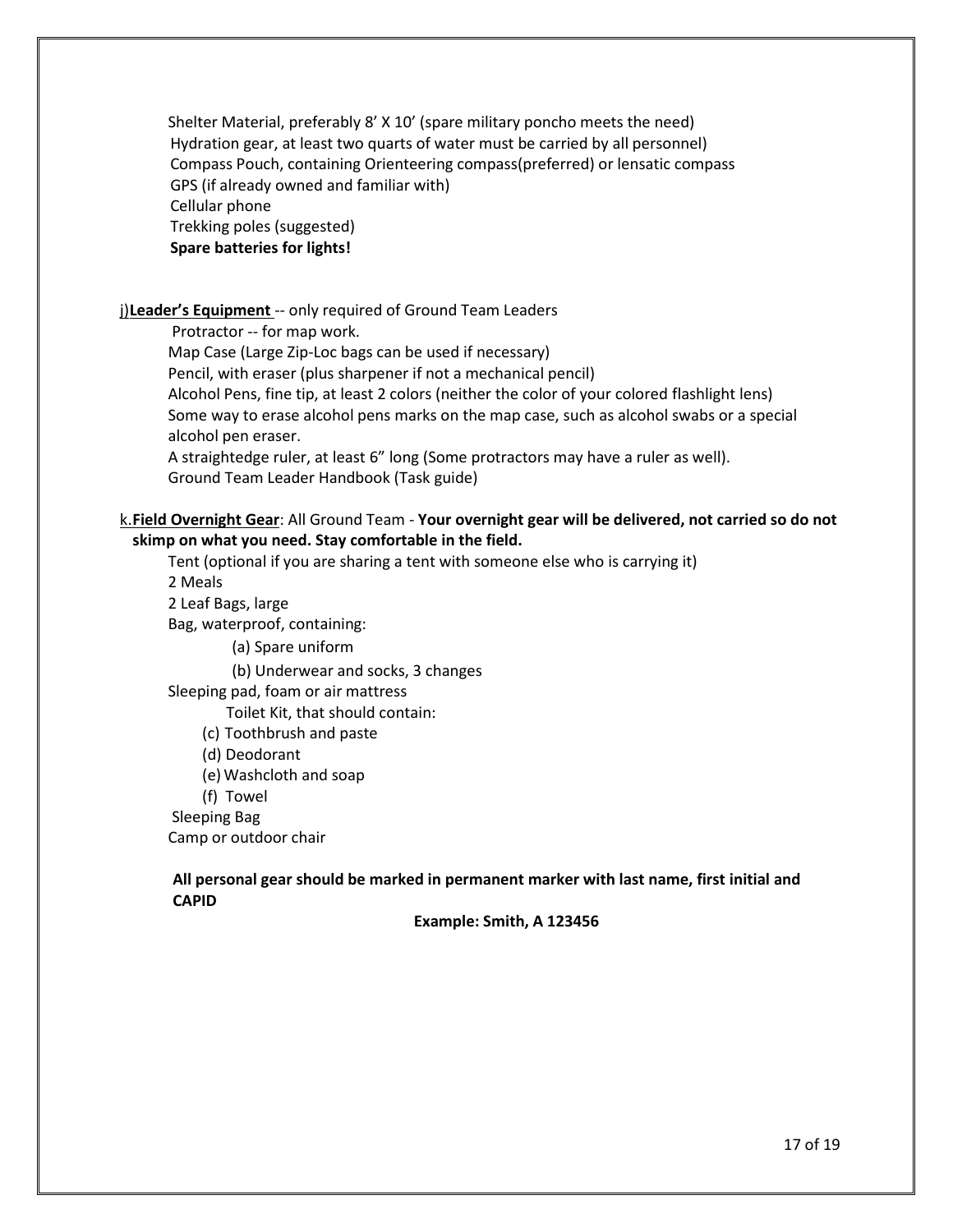## **FLESA Aircrew School Required Uniforms, Clothing and Equipment**

#### Documentation items:

- o Current CAP membership card
- o Other qualification cards such as your CAPF 101
- o Pilot information IAW CAPR 70-1

Clothing and Personal Equipment: These items should be packed in a large duffle bag or suitcase.

- o Complete uniforms (at least 1 set) Personnel attending the aircrew school may wear the following uniforms: USAF style or Corporate style Flight duty uniform, ABU, BDU, or the Corporate working uniform are all acceptable.
- o Shower shoes or beach sandals.
- o Running shoes or sneakers.
- o Pajamas and Robe (optional)
- o Washcloths, towels and handkerchiefs
- o Underclothes and socks sufficient for a week.
- o Laundry detergent (laundry facilities available at the command post).
- o Civilian clothes for off duty hours.
- o Toiletries kit.
- o Sheets, blanket, pillow for bed.
- o Wristwatch.
- o Rain gear.
- $\circ$  One 1-quart canteen or a water bottle, you will carry it with you throughout the activity.
- o Pilot/Observer/Scanner logs.
- o Aircrew survival gear.
- o Flashlight for nighttime and flight use.
- o Laundry bag.
- o Reflective vest for flight line activities.
- o Pocket note pad 3x5, pen and pencil.